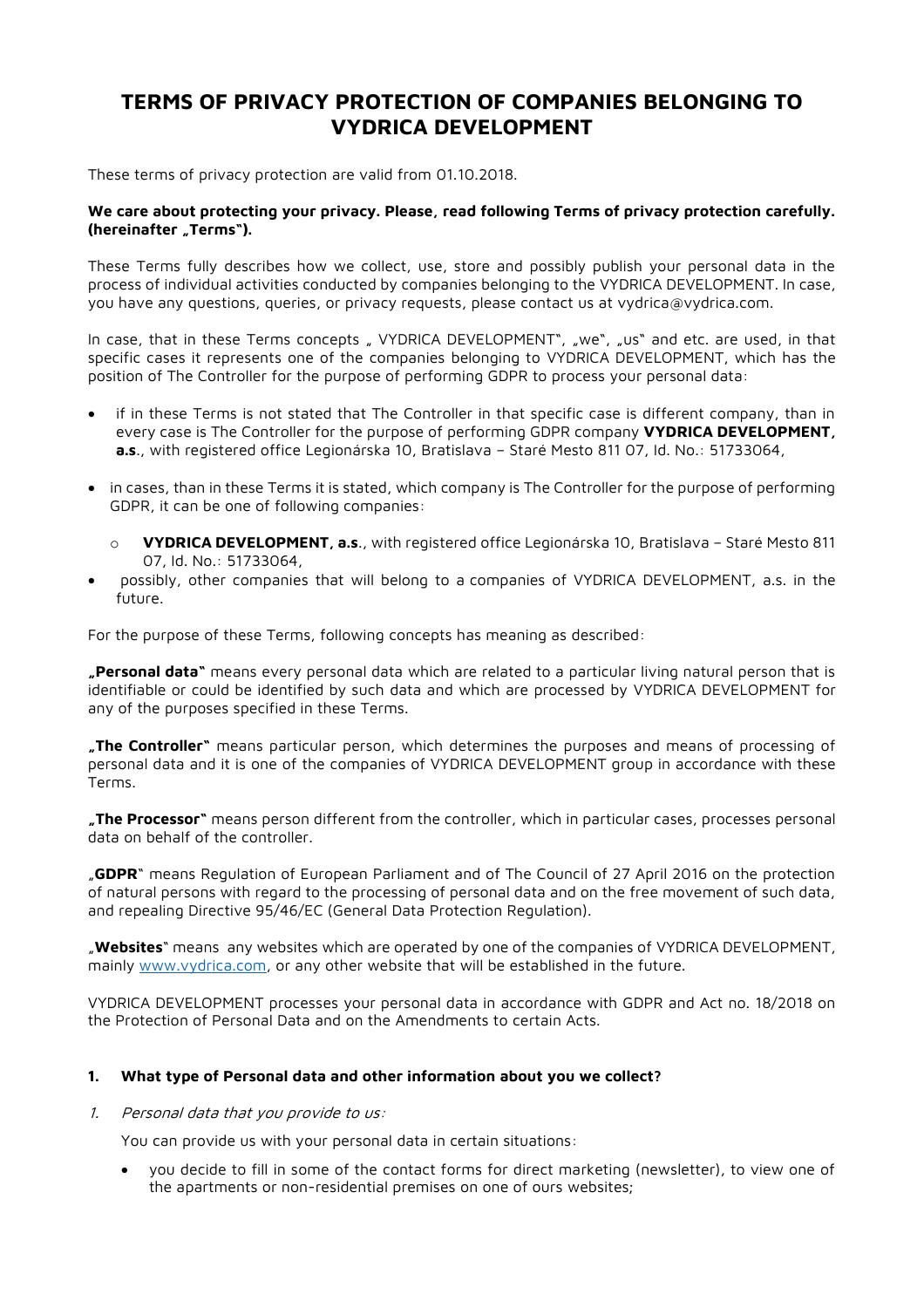- you decide to contact us via email;
- you visit the sales point of one of our projects or our offices;
- you conclude with one of the companies belonging to VYDRICA DEVELOPMENT a reservation contract, a future purchase contract, a purchase contract or any other contract, amendments to these contracts, etc.
- you provide us with information about your credit, credit security and other information regarding your contractual relationship with the financing bank with which you have entered into a credit agreement or other similar agreement to refinance the purchase of the property.

You are providing us with any Personal Data on a voluntary basis and you are required to consider to what extent you provide your Personal Data. However, without providing some Personal Data, VYDRICA DEVELOPMENT can not respond to your complaint or request or cannot sign a contract with you.

You are responsible for the accuracy, completeness and truthfulness of the Personal Data provided, and VYDRICA DEVELOPMENT will rely on the accuracy, completeness and truthfulness of such Personal Data. VYDRICA DEVELOPMENT is not responsible for any damages that may arise to you or any third party in connection with the disclosure of incorrect, incomplete or untrue Personal Data.

## 2. Data, that we collect from use of our Websites

VYDRICA DEVELOPMENT can also get data that allow us to identify you indirectly. This is in particular the following:

- information and data from the devices you use to access the Website that may include general information about your device;
- log data that represents the data and information that our servers automatically store whenever you access the Website (especially the IP address, access time, hardware and software data you use, the number of clicks, the pages you see, or their order and time, which you spend on the site, etc. );
- information about your use of the Website;
- information obtained through cookies and other programs for monitoring users, including cookies and monitoring programs of our partners or social network operators;
- information obtained by monitoring users' activities by clicking on ad banner or a link and activity information on third-party sites (such as Browsers and Social Networks);
- information we receive through social plug-ins operated by third parties, for example Facebook´s "Like Button", etc.

Data aforesaid does not allow us to identify a particular natural living person. VYDRICA DEVELOPMENT does not attribute the aforesaid data to a specific person.

#### 3. Personal data we obtain from camera records

VYDRICA DEVELOPMENT can also collect your Personal Information by recording your portrayal through camera records in some areas of the sales points of individual projects or in some areas of VYDRICA DEVELOPMENT´s offices.

#### 4. Personal data we obtain from third parties

VYDRICA DEVELOPMENT may also collect Personal Information from third parties and combine this Personal Data with Personal Data that VYDRICA DEVELOPMENT has obtained from you. This is primarily the following Personal Information: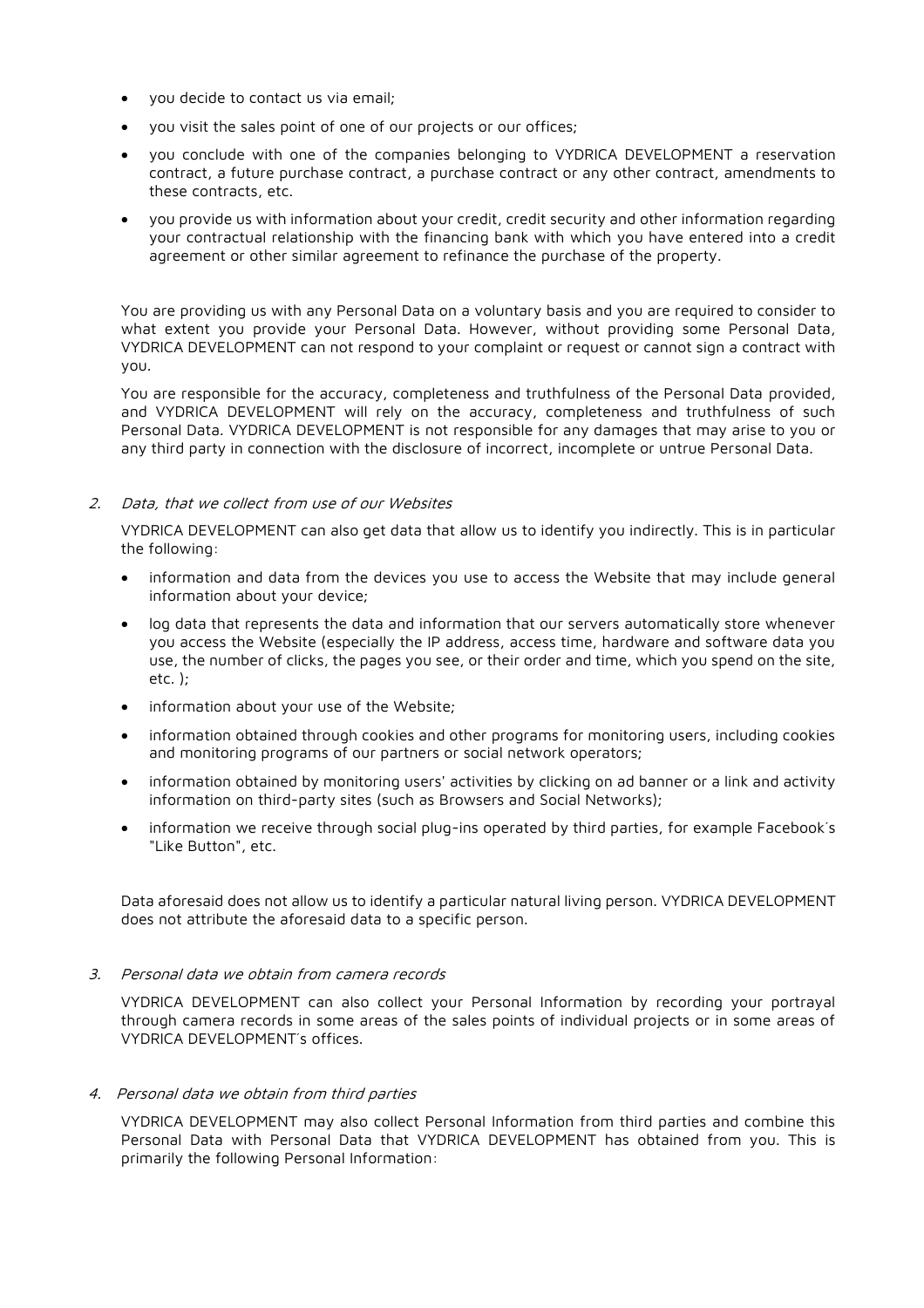• data from social network operators (Google, Facebook, Instagram) regarding people who have liked a project or other related accounts of companies of VYDRICA DEVELOPMENT on social networks.

#### **2. How do we process your Personal Data?**

VYDRICA DEVELOPMENT processes your Personal Data to the extent and in accordance with these Terms and for the purposes set forth below in these Terms. Depending on the purpose of the processing Personal Data, the Controller will be, in a specific case, one of the VYDRICA DEVELOPMENT companies.

## 1. Sending messages for direct marketing (newsletter)

VYDRICA DEVELOPMENT process your Personal Data in the scope of your name, surname, email address with intent to send you newsletter to your email address to inform you about news, current product and information about companies belonging to VYDRICA DEVELOPMENT.

We believe that when you adduce your email address in one of the contact forms on our Website, you have agreed to be send a newsletter.

The legal basis for the processing of Personal Data is our legitimate interest in realization of direct marketing in order to offer you information and products that may be relevant to you.

The Controller in this case is VYDRICA DEVELOPMENT, a.s..

Your Personal data will be processed for this purpose until the moment, when you unsubscribe from receiving emails sent for the purpose of direct marketing (newsletter).

## 2. Answering questions, requests, queries

VYDRICA DEVELOPMENT processes your Personal Data in the scope of your name, surname, e-mail address, telephone number and any other information you decide to announce via questionnaire or via email for the purpose of contacting you as well as to answer your question, request or query to perform other activities related to your question, request, or query.

The legal basis for the processing of Personal Data in this case is our legitimate interest in providing VYDRICA DEVELOPMENT's regular services and providing client support. The legal basis for answering questions, requests and inquiries in relation to the persons who have entered into a contract with one of the companies in the VYDRICA DEVELOPMENT is the performance of the contract to which the person is a contracting party.

The Controller in this case is one of the companies belonging to VYDRICA DEVELOPMENT, in the case of answering questions concerning the performance of the contract to which the person is a contracting party and, in other cases, the Controller is VYDRICA DEVELOPMENT, a.s..

Your Personal Data will be processed for the necessary time to answer your question, request or query, or if any other action is taken in connection with your question, request or query, but not longer than 3 years.

#### 3. Handling requests in relation to the exercise of the rights of the persons concerned under the GDPR

VYDRICA DEVELOPMENT processes your Personal Data in the scope of your name, surname, e-mail address, telephone number and, if appropriate, any other information you decide to announce via the questionnaire or via email for the purposes of reviewing, assessing, performing the activities, applications for the exercise of certain rights under Articles 16 to 22 of the GDPR.

The legal basis for the processing of Personal Data in this case is the fulfilment of our statutory duty.

The Controller in this case is one of the companies of the VYDRICA DEVELOPMENT to which the request is addressed.

Your Personal Data will then be processed and stored for 10 years from the date of receipt of the application.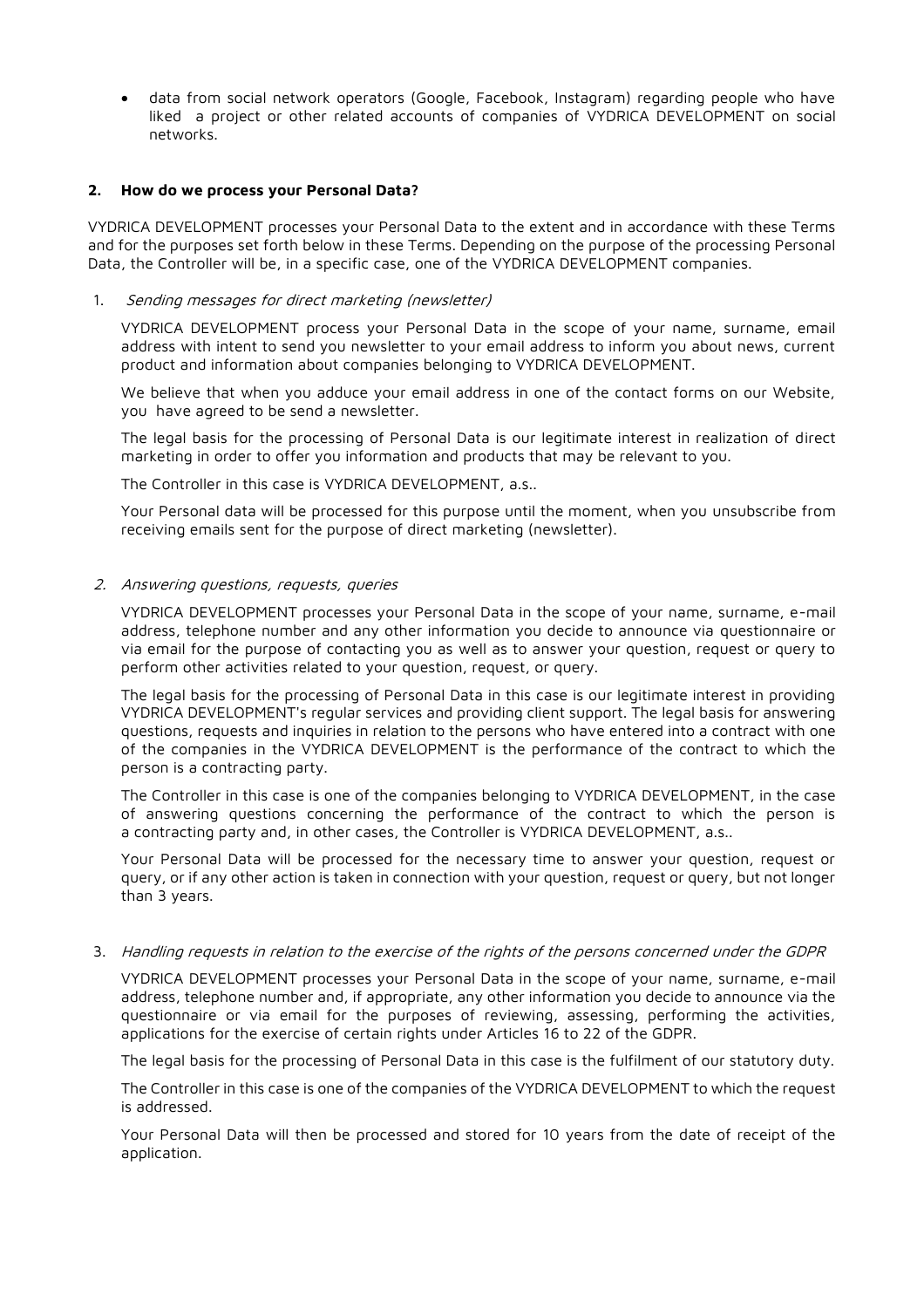#### 4. Performance of contractual obligations

VYDRICA DEVELOPMENT will process your Personal Data in the scope of the name, surname, first name, date of birth, birth number, nationality, e-mail address, telephone number and, if applicable, any other information you provide to us regarding the conclusion of a reservation contract, future purchase contract or purchase contracts, amendments to these contract , or any related contract or contract with any of the VYDRICA DEVELOPMENT companies for the purpose of conducting precontractual negotiations, preparing contractual and other documentation, performance of the contract and individual VYDRICA DEVELOPMENT commitments in the standard and quality of VYDRICA DEVELOPMENT's established records of contractual relations and bookkeeping, handling complaints and other requirements and our obligations.

The legal basis for the processing of Personal Data in this case is the need, at the request of the person concerned, to take measures before the contract is concluded, the performance of the contract to which the person concerned is a party and the fulfilment of our statutory obligations in relation to bookkeeping.

The Controller in this case is one of the companies belonging to VYDRICA DEVELOPMENT that is a party to the deal.

Your Personal Data will be processed and stored in this case for the duration of our statutory duty to record and archive these Personal Data.

## 5. Camera records from CCTV systems

VYDRICA DEVELOPMENT processes your Personal Data in the scope of your portrait recorded and stored by our camera system in some of our sales locations or in our offices in order to protect our and your property in these premises as well as protect health and safety of you and of our employees. The rooms where video surveillance systems are installed are appropriately marked.

The legal basis for the processing Personal Data in this case is our legitimate interest in ensuring that you and your property are protected in these areas, as well as our legitimate interest of protecting your health and safety, as well as protecting health and safety of our employees.

The Controller in the case of the point of sale of the project Vydrica is VYDRICA DEVELOPMENT, a.s.

Your Personal Data will then be processed and stored for 14 days after the record has been made and the record will be retained for the purpose of investigating the incident or storing it for the needs of law enforcement or other authorized persons as long as this reason will remain.

#### **3. How do we process data from Website traffic?**

VYDRICA DEVELOPMENT process data collected from your use of Website mentioned in part 1 of these Terms for purpose of providing, improving and optimization the traffic of Websites, to improve comfort during their use, to provide technical support of Websites, analytic a statistical evaluation of the use of Websites, detecting and preventing the misuse of Websites (including fraud prevention, security incidents and other similar activities), risk assessment and legal obligations.

You can prevent such processing by banning the use or storage of cookies on your device by changing your browser settings. However, some features of the Web site may not work properly.

You can also remove cookies stored on your device. You can also choose to browse our Websites in "private" mode, which limits the extent of data stored by cookies. You can find more information about using cookies here.

#### **4. Who do we allow to access Your Personal Data?**

VYDRICA DEVELOPMENT allows to access your Personal Data in the following cases:

if such duty results from the applicable law, in particular at the request of law enforcement agencies, courts, other public authorities or other authorized persons;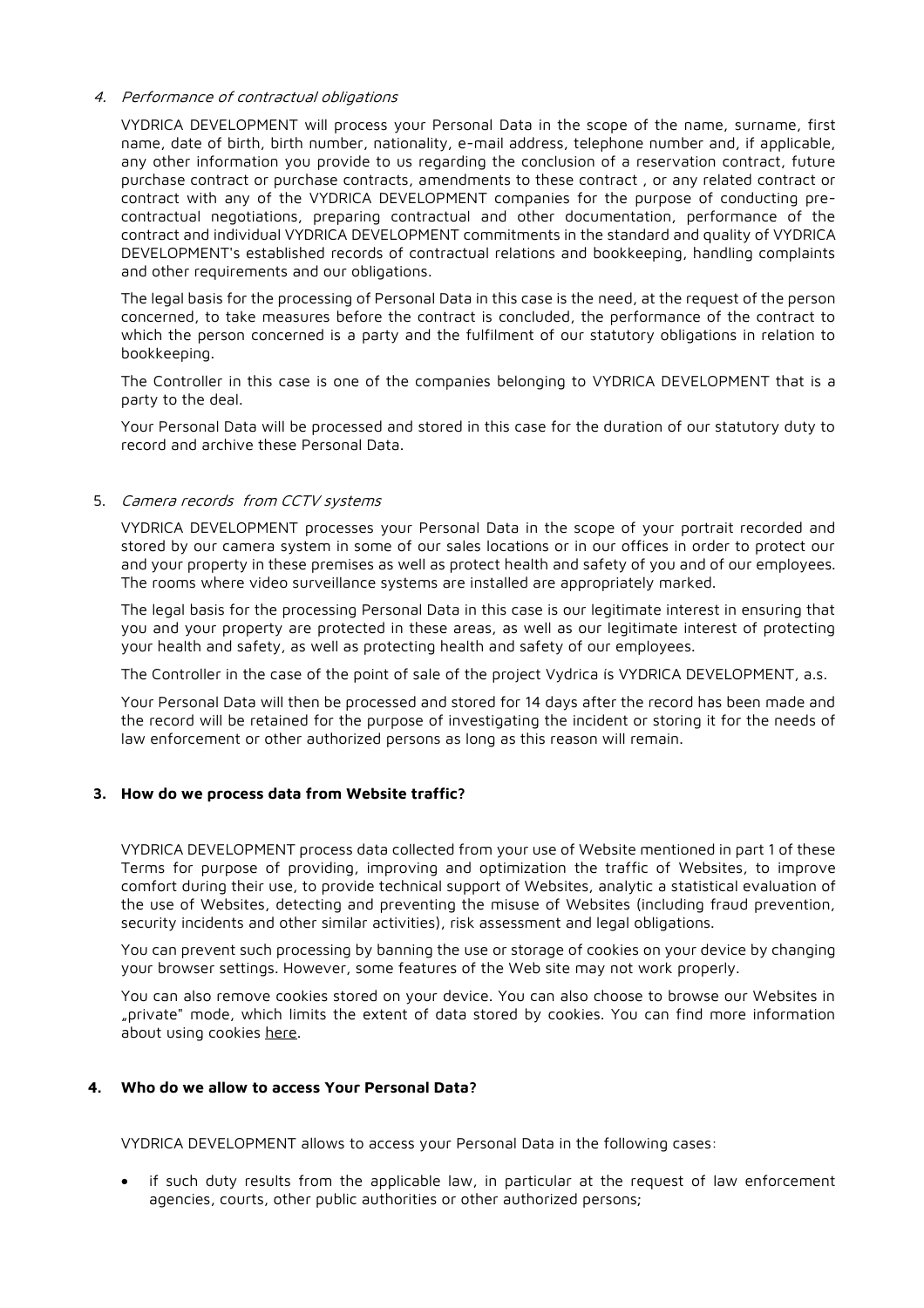- if it is necessary to fulfil our duties and to ensure our legitimate interests, in particular to our lawyers, consultants, auditors, IT service providers, marketing and advertising agencies, etc.;
- within the VYDRICA DEVELOPMENT in accordance with the group management system, in particular, the individual VYDRICA DEVELOPMENT project companies with which you have entered into contract, access personal data about this contractual relationship to VYDRICA DEVELOPMENT, a.s.
- to financing banks that provide financing or other services to VYDRICA DEVELOPMENT companies, in particular Personal data processed for the performance of contractual obligations by individual project companies of the VYDRICA DEVELOPMENT are provided to a financing bank that finances the implementation and construction of the project.

With persons who have the status of the Processor, we conclude, in accordance with the GDPR, contracts on processing of personal data, and the Processors process the Personal Data always by the instructions and on behalf of the Controller. All our Processors process Personal Data in accordance with these Terms.

# **5. Your rights in relation to the protection of Personal Data?**

As a person concerned, you have the following rights in relation to the processed Personal Data.

1. Right of the access to data

You have the right to request from VYDRICA DEVELOPMENT a confirmation that your Personal Data are processing and requesting access to such Personal Data (VYDRICA DEVELOPMENT may charge for requesting multiple accesses to Personal Data) and information about

- the purpose of processing Personal Data;
- the category of processed Personal Data;
- the identification of the recipient or the category of recipient to whom Personal Data has been or will be made accessible, in particular the recipient in a third country or an international organization, if possible
- the retention period of Personal Data; if this is not possible, information on the criteria for its determination;
- the right to request the correction of personal data related to the person concerned, the erasure or limitation of their processing, or the right to object to the processing of Personal data;
- the right to file a motion to initiate the proceeding for the protection of Personal Data;
- the source of Personal Data, if the Personal Data was not collected from you;
- the existence of automated individual decision-making, including profiling, in particular, information about the procedure used, as well as the meaning and expected consequences of such processing of Personal Data for the person concerned.
- 2. Right to rectification

You have the right to request from VYDRICA DEVELOPMENT to promptly correct the incorrect Personal Data relating to you and with regard to the purpose of the processing of Personal Data and the right to complete your incomplete Personal Data.

3. Right to erasure

You have the right to request from VYDRICA DEVELOPMENT to delete without undue delay the Personal Data that apply to you when:

- they are no longer necessary for the purpose for which they were collected or otherwise processed;
- you have revoked your consent to their processing and if there is no other legal basis for their processing;
- you assume their processing ;
- your Personal Data has been obtained illegally,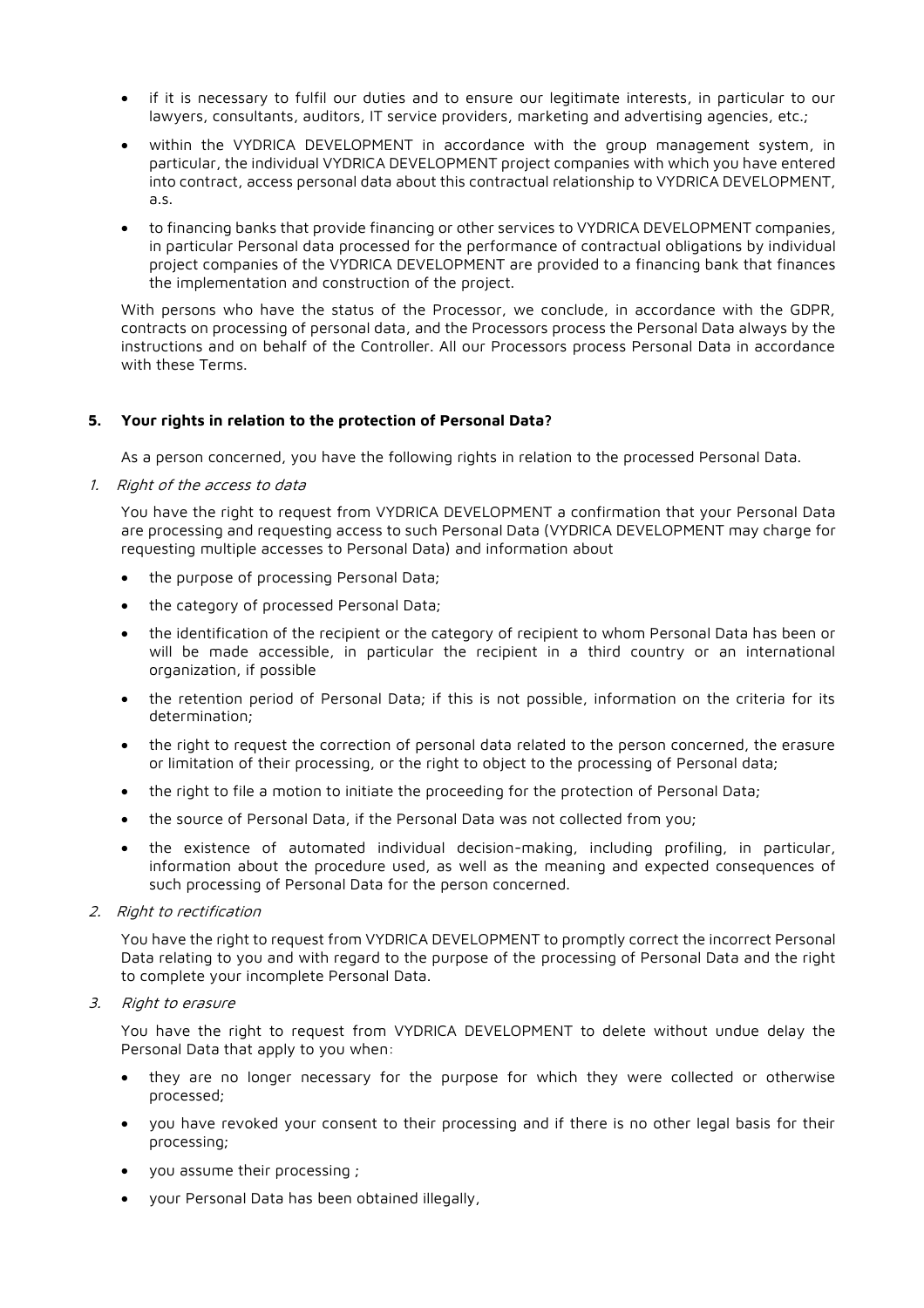- is the reason for deletion of the obligation under GDPR, a special regulation or an international treaty binding the Slovak Republic; or
- were Personal data obtained in connection with the VYDRICA DEVELOPMENT offer of information society services pursuant to Art. 8 s. 1 GDPR (offer of information services for a child).
- 4. Right to restriction of processing

You have the right to request from VYDRICA DEVELOPMENT to restrict the processing of your Personal Data if:

- to object the accuracy of Personal Data during a period that allows VYDRICA DEVELOPMENT to verify the accuracy of Personal Data;
- the processing of Personal Data is illegal and requires the deletion of Personal Data and requires, instead, the limitation of their use;
- VYDRICA DEVELOPMENT no longer needs Personal Data for the purpose of processing Personal Data, but you need them to enforce or defend legal claims;
- you have objected to the processing of your Personal Data until VYDRICA DEVELOPMENT verifies that the legitimate reasons on its behalf outweigh your legitimate reasons.

# 5. Right to portability of Personal Data

You have the right to require from VYDRICA DEVELOPMENT to provide you with Personal Data relating to you in a structured, commonly used and machine readable format and the right to require VYDRICA DEVELOPMENT to transfer these Personal Data to another operator but only if the legal basis for their processing is based on your consent or performance of the contract, while processing is carried out by automated means.

6. Right to object

You have the right to object, on grounds relating to your particular situation, to the processing of your Personal Data, including profiling, which is carried out on a legal basis of our legitimate interest. Based on your objection, we will evaluate with consideration to your particular situation, whether the protection of your legitimate interest, your rights and freedoms override our legitimate interests that we monitor through the processing of your Personal Data, or the legitimate reason for demonstrating, enforcing or defending our legal claims.

You have the right to object to the processing of Personal Data for direct marketing purposes.

You have the right to whenever appeal your consent to the processing of Personal Data. Revocation of consent does not affect the lawfulness of the processing of Personal Data performed on its basis prior to its recall. Revocation of consent does not concern the processing of Personal Data performed by VYDRICA DEVELOPMENT on any other legal basis than under your consent.

7. Right to initiate the proceeding on protection of Personal Data

You have the right to initiate proceeding on protection of Personal Data before the Office for Personal Data Protection of the Slovak Republic or other supervisory authorities in the place of residence

# **6. Safety**

- 1. All Personal Data that we collect and process are protected by appropriate technical means and security measures to prevent unauthorized access or misuse of such Personal Data. We are constantly improving and implementing new administrative, technical and organizational actions to ensure the adequate security of Personal Data.
- 2. In disregard of our measures, it must be borne in mind that data transmission over the public Internet or any electronic data storage can not be 100% secure.
- 3. Parts of the Website may contain links to third party websites and services that are not owned or operated by VYDRICA DEVELOPMENT. VYDRICA DEVELOPMENT has no control over these sites and